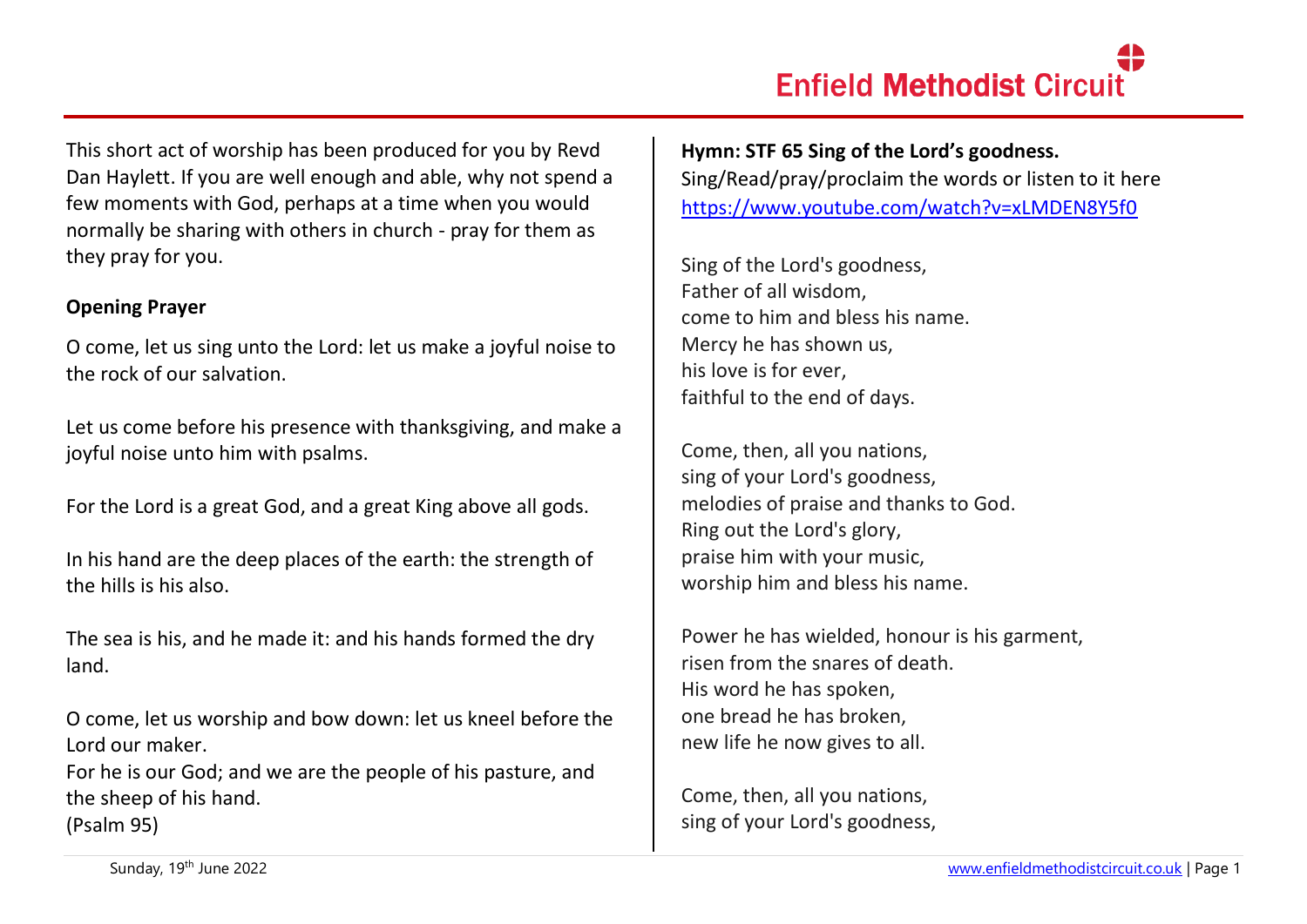# **Enfield Methodist Circuit**

melodies of praise and thanks to God. Ring out the Lord's glory, praise him with your music, worship him and bless his name.

Courage in our darkness, comfort in our sorrow, Spirit of our God most high; solace for the weary, pardon for the sinner, splendour of the living God.

Come, then, all you nations, sing of your Lord's goodness, melodies of praise and thanks to God. Ring out the Lord's glory, praise him with your music, worship him and bless his name.

Praise him with your singing, praise him with the trumpet, praise God with the lute and harp; praise him with the cymbals, praise him with your dancing, praise God till the end of days.

Come, then, all you nations, sing of your Lord's goodness, melodies of praise and thanks to God. Ring out the Lord's glory, praise him with your music, worship him and bless his name.

Ernest Sands (b. 1949)

# **Let us pray together**

With all that we are, we praise you, O God. You are goodness beyond measure, mercy without end. To you, we bring our love and worship.

You are the power and grace behind all that we are, and see, and do. To you, we bring our grateful hearts.

You are the comfort, the hope, the peace we need. To you, we sing out our praise.

Holy God, Creator, Redeemer and Faithful friend, we offer our worship.

We confess that we do not always find ways to sing of your goodness, or reflect your love in action in our world.

We confess that we have turned from you and from our neighbour in their need.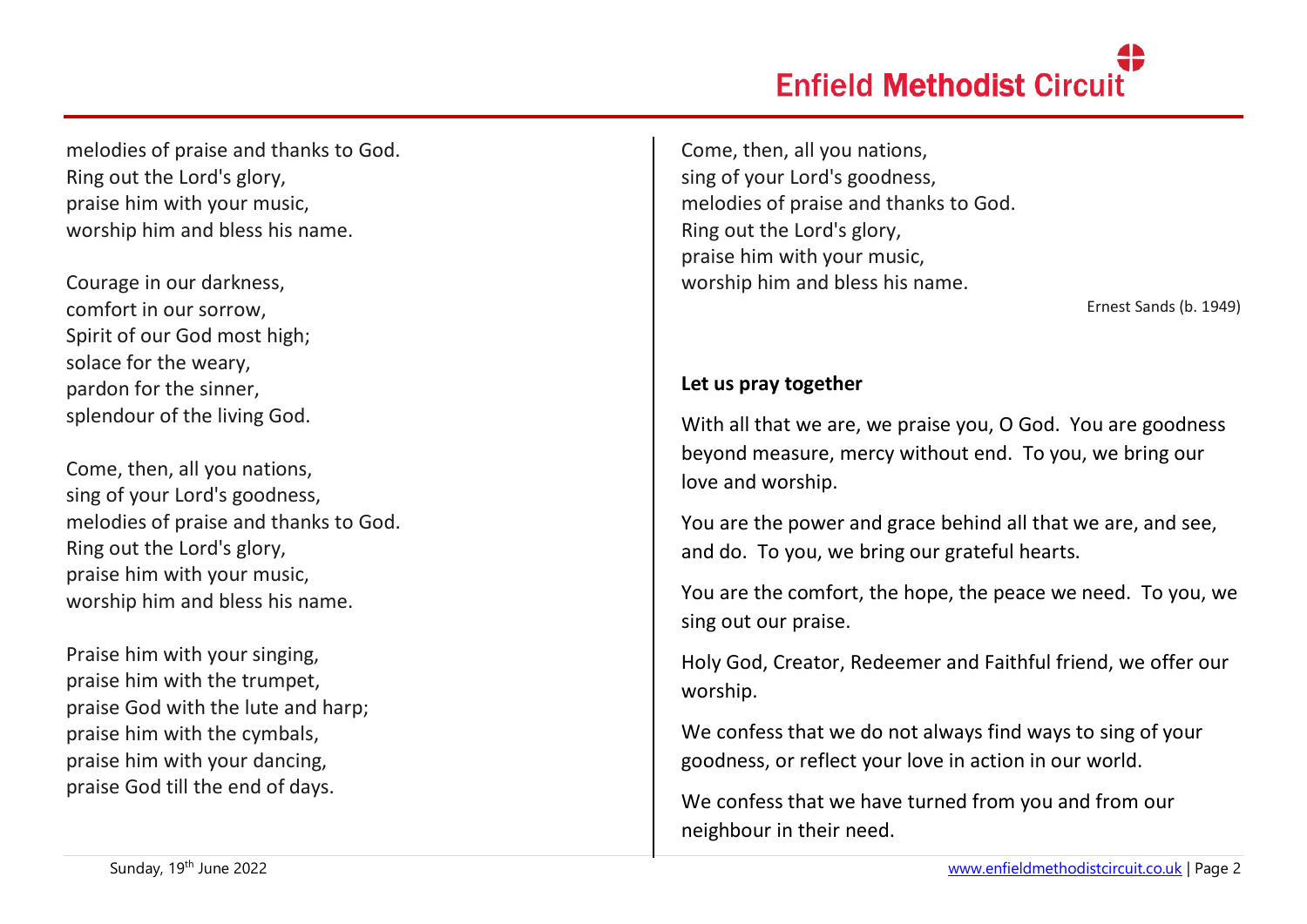We seek your forgiveness and to hear the call of Christ, inviting us to be made whole and renewed for mission and service.

Lord Jesus, let your forgiveness take root in our lives, churches and the world. Let our song of praise rise to you again.

In the name of Christ. Amen.

**Today's Gospel Reading** – Luke 8: 26 – 39

26 They sailed to the region of the Gerasenes, which is across the lake from Galilee. 27 When Jesus stepped ashore, he was met by a demon-possessed man from the town. For a long time this man had not worn clothes or lived in a house, but had lived in the tombs. 28 When he saw Jesus, he cried out and fell at his feet, shouting at the top of his voice, "What do you want with me, Jesus, Son of the Most High God? I beg you, don't torture me!" 29 For Jesus had commanded the impure spirit to come out of the man. Many times it had seized him, and though he was chained hand and foot and kept under guard, he had broken his chains and had been driven by the demon into solitary places.

30 Jesus asked him, "What is your name?"

"Legion," he replied, because many demons had gone into him. 31 And they begged Jesus repeatedly not to order them to go into the Abyss.

32 A large herd of pigs was feeding there on the hillside. The demons begged Jesus to let them go into the pigs, and he gave them permission. 33 When the demons came out of the man, they went into the pigs, and the herd rushed down the steep bank into the lake and was drowned.

34 When those tending the pigs saw what had happened, they ran off and reported this in the town and countryside, 35 and the people went out to see what had happened. When they came to Jesus, they found the man from whom the demons had gone out, sitting at Jesus' feet, dressed and in his right mind; and they were afraid. 36 Those who had seen it told the people how the demon-possessed man had been cured. 37 Then all the people of the region of the Gerasenes asked Jesus to leave them, because they were overcome with fear. So he got into the boat and left.

38 The man from whom the demons had gone out begged to go with him, but Jesus sent him away, saying, 39 "Return home and tell how much God has done for you." So the man went away and told all over town how much Jesus had done for him.

# **Time to Reflect**

It's always instructive to read around the text that is before us. When we read this story in context, as it is presented as part of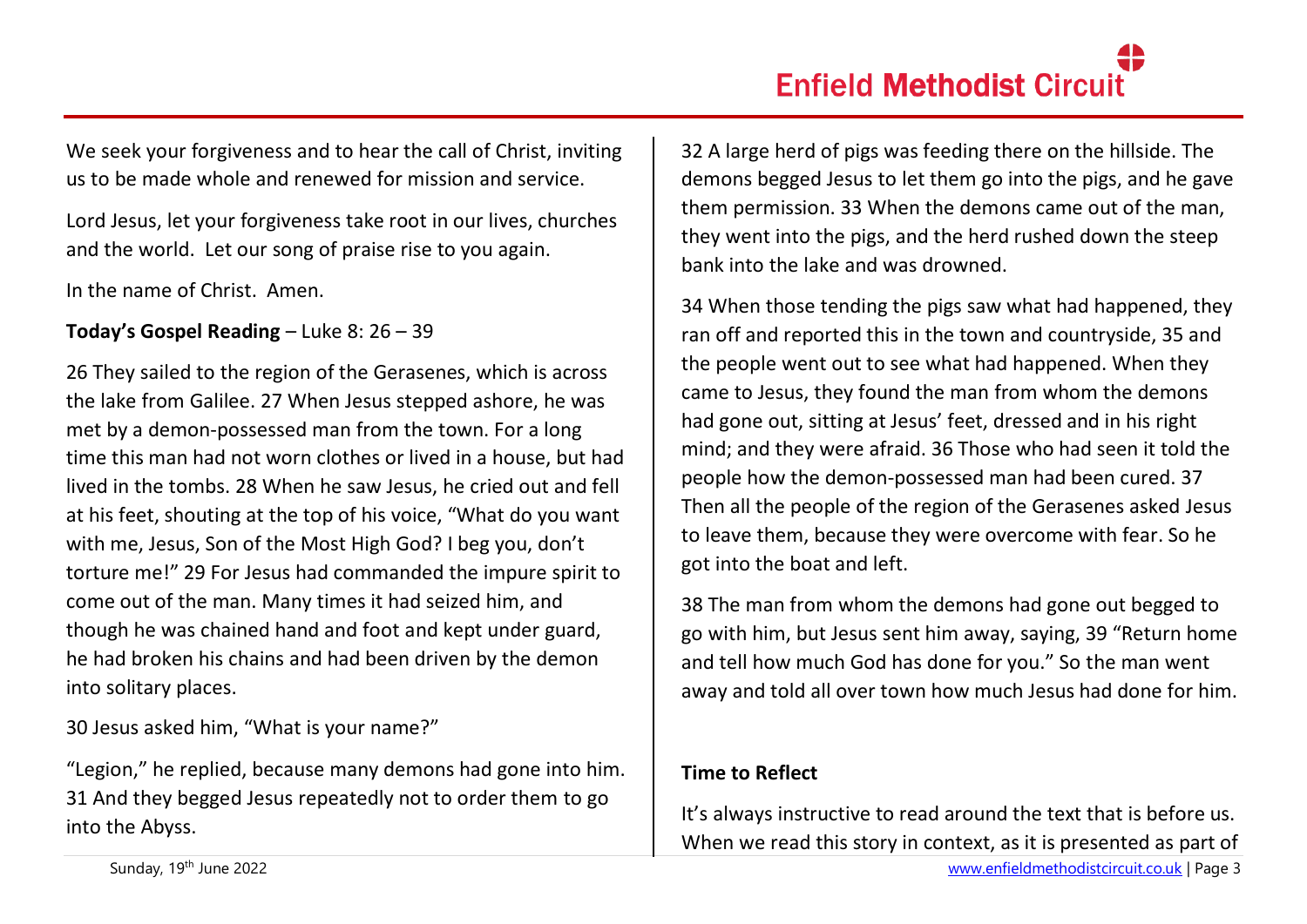Luke's accounts of Jesus' travelling tales and healings, we find our understanding deepened.

In the passage just before this story of Jesus meeting "Legion" we read about Jesus crossing over the sea of Galilee with his disciples, and his needing to wake up to calm a great storm that threatened to overwhelm them. This isn't just an action packed account of a commute as Jesus comes into the gentile territory of the Gerasenes, but its an indication of what he is up to; what he is always up to. Jesus calms the storm, showing command over the raging forces of nature threatening to sink frightened disciples.

Now, arriving in land thought of as "unclean" Jesus meets a demon possessed man who is also considered "unclean" on just about every social indicator in use. Jesus shows us again what he is up to, what he is always up to.

There's a wonderful irony in the story that is all too recognisably true for us, that when transformation happens and the man is freed from the demons that have caused him and the locals such trouble and pain, it is Jesus who is asked to leave. Jesus, doing what he does, causes all sorts of things to change and for people to take notice.

Then, bookending this account, Luke tells us that Jesus again crosses over the lake. It's a sub-plot, but these crossings are

significant, for people believed that these boundary places (akin to our "no-man's land") were where demons were thought specifically to dwell. These crossing over places were to be avoided and thought of as dangerous, and unclean. Jesus crosses these boundaries and confronts, head on, the demons and troubles that he meets.

Back on home territory Jesus is met by Jairus, a leader in the Synagogue, who comes pleading for his daughter's life to be saved. On route to her Jesus heals a woman who has reached out to him from the crowds, and then brings life to Jairus' daughter who had by this time died. In showing up, Jesus does what he does, and lives are renewed, wholeness is found and the world is shaken!

These consecutive accounts, all from Luke 8, help us to understand what Jesus is up to then, and now. You can trace the common threads of God's healing and wholeness running through these accounts: Jesus notices, Jesus goes where others fear or scruple to tread, Jesus subverts the expectations around him, Jesus empowers women and men and children to tell their own story of what he has done, Jesus acts decisively and with compassion. This is what Jesus does, then and now.

It seems to me that in these texts we actually find a sophisticated theological understanding of the forces and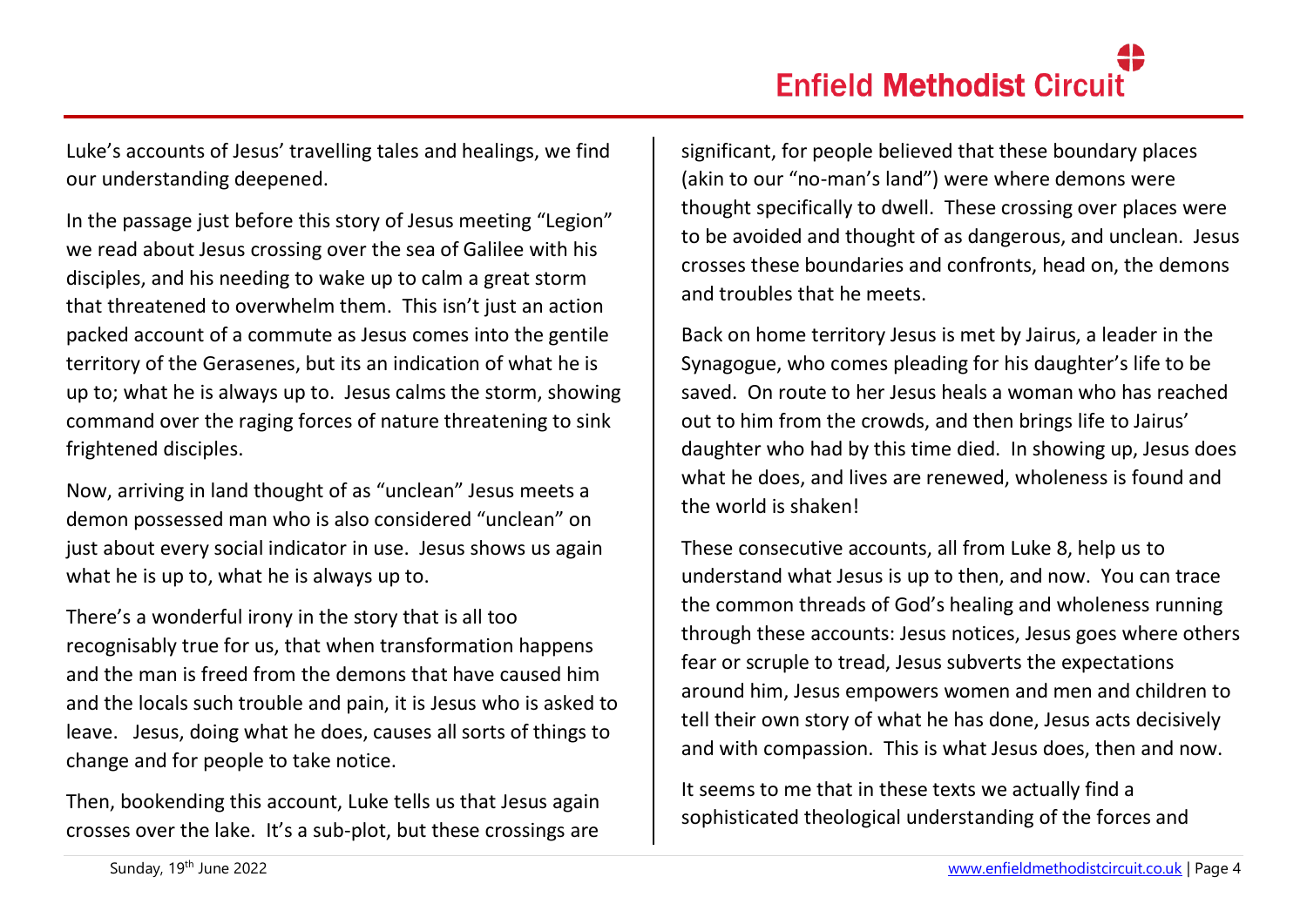powers that we need to relieved from. We can be embarrassed and shy away from simplistic interpretations of demon possession today, and yet we are misguided in discounting or denying the presence and effect of evil upon and within us. We read in these New Testament texts a nuanced understanding however, that is profoundly helpful. Not only is "Legion" battling his inner demons, but Luke is clearly referencing the social evil of, in this case, Roman occupation.

If Jesus' healing encounter is liberating for "Legion", it challenges those who have adopted customs and practices that have led to separation and division within the community and within the people's relationship with God. Jesus actions and words point to his understanding of wholeness and liberation from evil being both individual and social. "Social holiness" might well be a good Wesleyan shorthand definition of what is going on and being offered here.

Taken together, these stories of healing, wholeness and liberation, set the work of God within us in a glorious context. We learn that working for justice and for the good of all creation is part of Jesus' healing ministry, just as much as freeing someone from their own inner demons. There is no hierarchy in what Jesus comes to do and does among us.

The reality in these encounters is that the healing leads to change and transformation. "Legion" wanted to stay with Jesus, but is sent to go to those who used to run from him to tell them what Jesus has done for him. He's now got a mission and purpose, a reason to live.

Have we found ways to accept the fullness of what God intends for us and those around us? Have we understood that Jesus doing what Jesus does might change our lives? Have we found the courage to tell what he has done for us?

# **A time of prayer**

Take time in prayer to recall just how much the Lord has done for you. Take time to let gratitude infuse your praying and silence before God.

Lord God, we bring our thanks to you. You come to us in love, in Jesus Christ, bringing freedom, wholeness and peace. Your love inspires our confidence to pray today.

Lord God, we bring our prayers for all who find themselves tormented and oppressed today. We pray for all who find themselves in chains and seem unable to free themselves. We pray for all who seek to bring comfort and support to those who distressed, disturbed or simply broken down by life.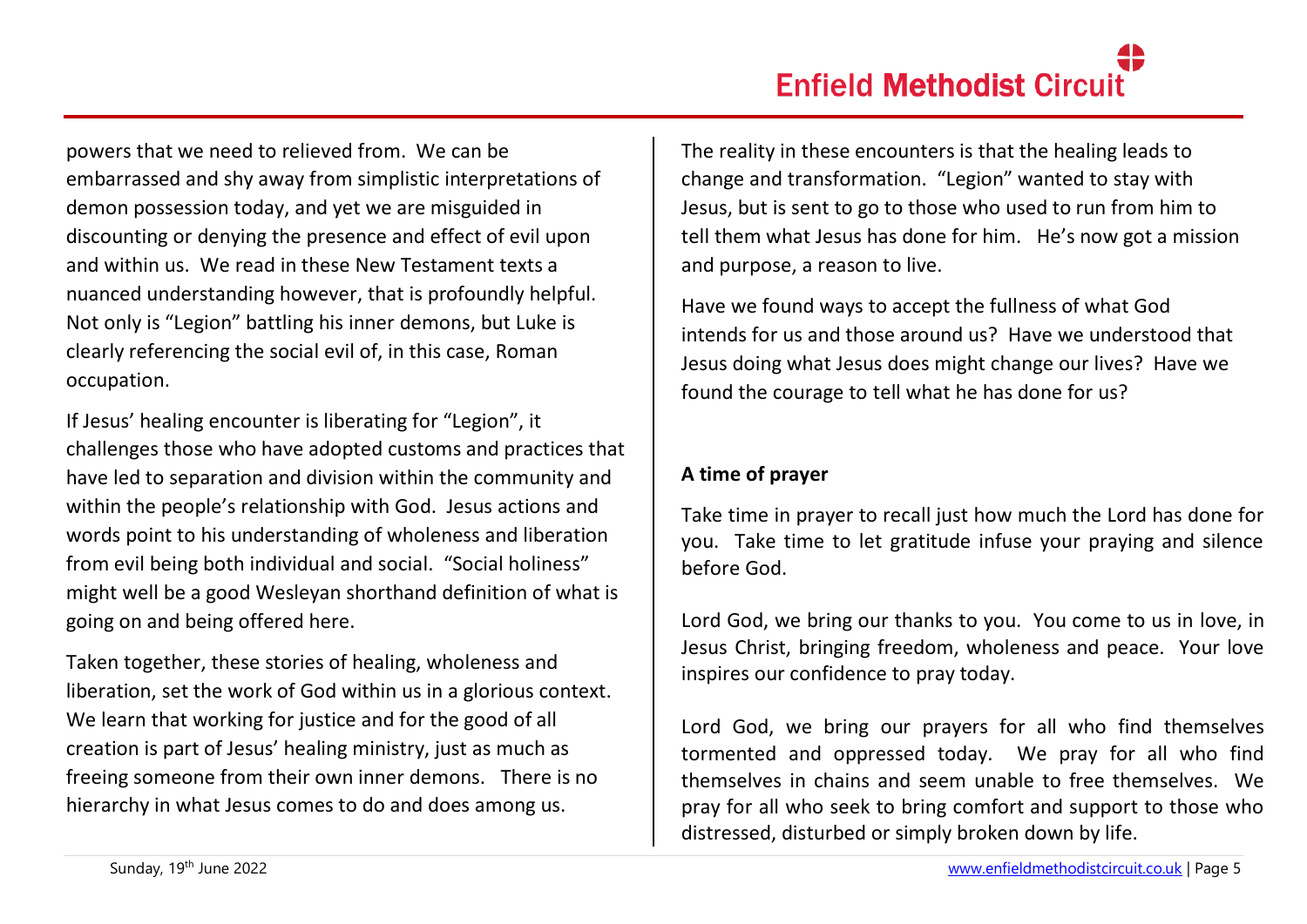Lord God, we bring our prayers for the nations, where many feel they are living among the tombs and debris of evil and destruction. We pray for places of war, and for all who have had to leave their homes and families.

#### **The Lord's Prayer**

**Our Father, who art in heaven, hallowed be thy name, thy kingdom come, thy will be done on earth as it is in heaven. Give us this day our daily bread. And forgive us our trespasses, as we forgive those who trespass against us. And lead us not into temptation, but deliver us from evil. For thine is the kingdom, the power, and the glory, for ever and ever. Amen.**

*Hymn: Listen* STF 655 We cannot measure how you feel Sing/Read/pray/proclaim the words or listen to it here <https://youtu.be/OrNoQisGbDw>

We cannot measure how you heal or answer every sufferer's prayer, yet we believe your grace responds where faith and doubt unite to care. Your hands, though bloodied on the cross, survive to hold and heal and warn, to carry all through death to life and cradle children yet unborn.

The pain that will not go away, the guilt that clings from things long past, the fear of what the future holds, are present as if meant to last. But present too is love which tends the hurt we never hoped to find, the private agonies inside, the memories that haunt the mind.

So some have come who need your help and some have come to make amends as hands which shaped and saved the world are present in the touch of friends.